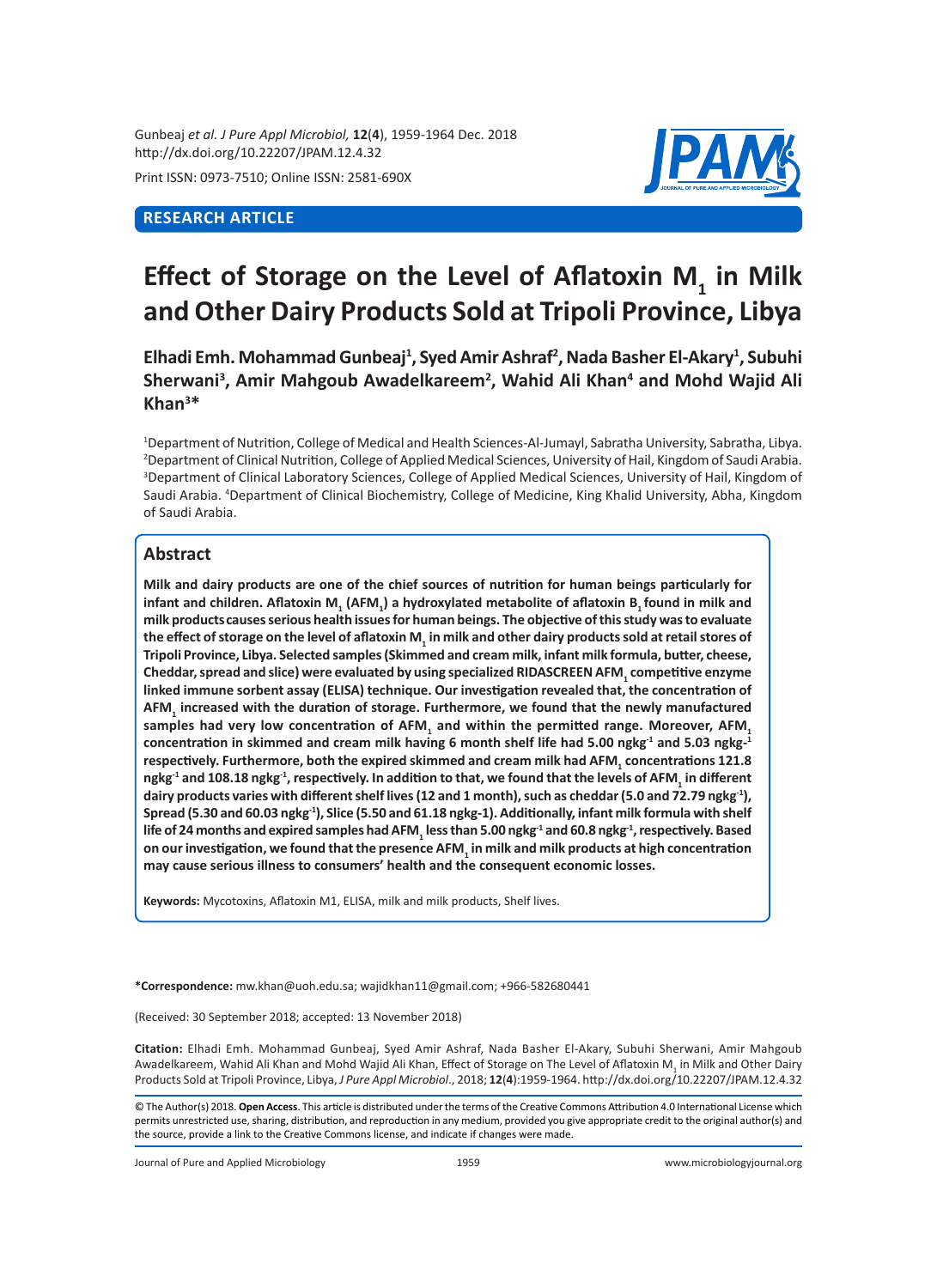#### **INTRODUCTION**

In recent years, occurrence of food contamination has been increased raising serious issue concerning human health and safety (Negash, 2018; Ibrahim et al., 2018). Milk and other dairy products are the key source of human nutrition especially for children across the globe (Tahoun et al., 2017). However, natural food contaminants present in milk may casue risk to human health. Therefore, it is not astonishing that a significant consideration has been paid over the several years to improve quality of milk (Garbaj et al., 2013). The occurrence of aflatoxin in milk and other dairy product has been well known across the world dairy industries (Iqbal et al., 2015). However, occurrence of aflatoxin from these fungal species *Aspergillus flavus, Aspergillus nomius* and *Aspergillus parasiticus* are more prominent. In addition to that, *Aspergillus flavus*  produces only aflatoxin B, while the other species produces both aflatoxins B and G (Abdolgader et al. 2017). Furthermore, aflatoxin  $B_1(AFB_1)$  produces a hydroxylated metabolite aflatoxin M<sub>1</sub> (AFM<sub>1</sub>), which is excreted in milk when lactating animals are nurtured with contaminated food. Consumption of feedstuff contaminated with aflatoxin B<sub>1</sub> during lactation in bovine causes production of AFM<sub>1</sub> (monohydroxy derivative of  $B_1$ )<sub>,</sub> which is excreted in the bovine milk (Iha et al. 2013). Among the aflatoxin, aflatoxin  $B_1$  is particularly the most toxic metabolite, when consumed by dairy animals. In addition, biotransformation of metabolites  $AFM<sub>1</sub>$  occurs at the hepatic level using microsomal cytochrome p450 (European Commission 2003). Subsequently  $AFM_1$  excreted in animal milk used for human intake (Baskaya et al., 2006; Battacone et al., 2005). In addition to that, aflatoxins does not have flavor or smell, they are fluorescent under the ultraviolet light and they are resistant to high temperatures more than 320°C without fragmenting (Garmakhany et al., 2011). Moreover, pasteurization of milk diminishes the chance of infection caused by pathogenic bacteria, but thermal treatment does not control other contaminants such as aflatoxin (Omer, 2016). AFM<sub>1</sub> is reasonably stable in raw and processed milk products and cannot be destroyed by heat treatments (Iha et al., 2011). Aflatoxin has been suggested as highly toxic, carcinogenic, teratogenic and mutagenic compounds, and it

is well known as a causative agent for human hepatic and extrahepatic carcinogenesis. It has been reported that, high levels of aflatoxin in the bloodstream depress the immune system, which could cause stunting growth of children as well as low immunity levels in patient with HIV and cancer (Villers, 2014). There are various published reports, suggesting mycotoxins are interrelated for the prevalence of cancer in human beings. Which includes such as aflatoxin, zearalenone, fumonisin, sterigmatocystin, ochratoxin and patulin, (Ostry et al., 2009; Stec et al., 2009). International Agency for Research on Cancer (IARC) included aflatoxin  $B_1$  as main causative agent for carcinogenic effect however  $AFM_{1}$  is included into secondary groups of carcinogenic compounds (Ahmad et al., 2011; Kamkar et al., 2011). The European Community and Codex Alimentarius recommended tolerance range of AFM $_{_{\rm 1}}$  in liquid milk and dried or processed milk foodstuffs should not exceed more than 50 ngkg<sup>-1</sup>. However, as per the guideline from US, the permitted range of AFM<sub>1</sub> in milk should not go beyond 500 ngkg-1. In Austria and Switzerland, the maximum levels are further reduced to 10 ngkg<sup>-1</sup> for infant food commodities (Abdolgader et al., 2017). However, we found that detection of AFM. with respect to shelf life of the milk and other dairy products have not been previously studied.

The objective of this study was to assess the Aflatoxin M<sub>1</sub> in milk and other dairy products having different shelf lives to make sure the safety of milk and dairy products that's been used in the markets of Libya as milk and dairy products are major source of energy in diet and consumed in great amounts yearly.

## **MATERIALS AND METHODS**

#### **Chemicals and standard solutions**

AFM1 reference standard (*Aspergillus flavus*, 10µg, A6428) was purchased from Sigma– Aldrich (Germany). Dichloromethane, methanol, PBS (Phosphate Buffered Saline), heptane, and deionized water of HPLC grade were purchased from Baker (Deventer, Netherlands).

## **Sample collection**

A total of 21 samples were obtained (3 samples of skimmed milk, 3 samples of cream, 6 samples of Infant milk formula, 3 samples of Cheddar and 3 samples of spread and 3 samples of slice and 3 samples of butter) randomly from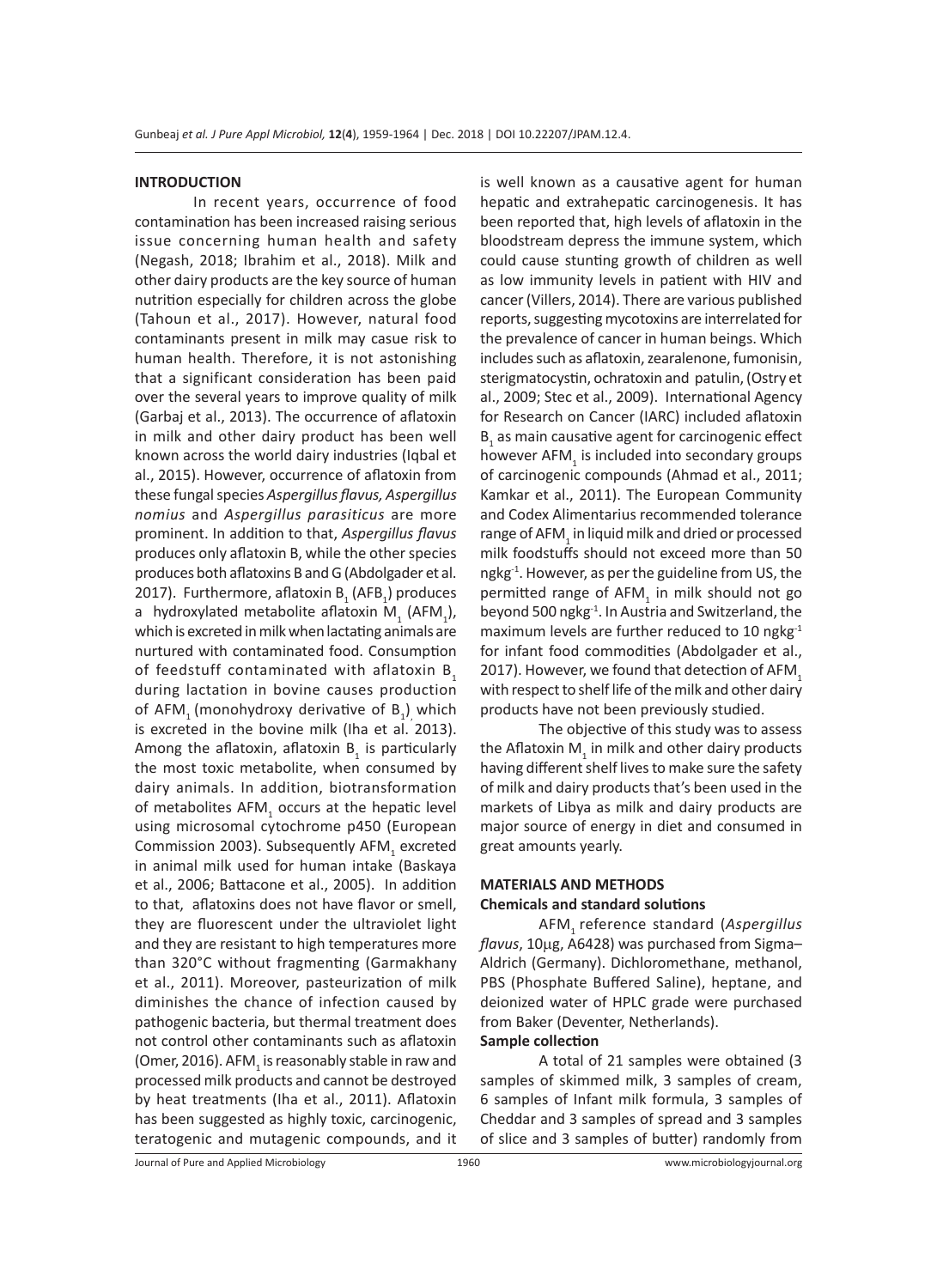the local markets of Tripoli, Libya and aflatoxin concentrations were determined by using enzyme linked immunosorband assay, ELISA (Ridascreen, aflatoxin  $M_{1}$ ).

#### **Sample preparation Liquid milk**

Degreasing of milk samples were performed by centrifuging at 3500g for 10 minutes and temperature was regulated at (10°C or 50 °F). Later on, the upper cream layer was distanted completely by aspirating through a Pasteur pipette. The skimmed milk was directly used for the experiment (100 µl per well) (Montagna et al., 2008).

#### **Milk powder**

10 g of milk powder weighed into a flask and 100 ml deionizer water were added and stirred for 5 min. Rest of sample preparation were performed as of milk preparation.

#### **Cheese and Butter**

The samples preparations were performed as mentioned above with slight modifications. A representative sample was chopped into coarse slice and later on thoroughly mixed, without the addition of liquid. 2g thoroughly mixed cheese weighed and placed into a centrifugal glass vial. 40 ml dichloromethane were added and extraction was done by stirring for 15 min. In addition to that, samples were filtered and suspension evaporated at 60 °C under nitrogen stream. After that, oily residues were re-dissolved with 0.5 ml methanol, 0.5 ml PBS buffer and 1 ml heptane. Later on, samples were mixed and centrifuged for 15 minutes at 2700 g at 15 °C. The upper layer of heptane was removed completely. Poured off an aliquot of the lower methanolic-aqueous phase carefully using a Pasteur pipette 100 µl of this aliquot diluted with 400  $\mu$ l buffer 1 (1:5 dilution) and 100 µl per well are used in the test (Tihrumala-Devi, et al., 2002).

#### **ELISA Analysis**

To analyze the prepared samples, Ridascreen AFM, competitive enzyme immunoassay techniques were used for the estimation of  $\mathsf{AFM}_1$  in milk and other dairy products. Moreover, for estimation of AFM, required number of microtiter wells was inserted into the micro well holder for all standards and samples to be run in duplicate. Standards and samples position was recorded. 100µl AFM,

standard solutions or prepared sample were added to separate duplicate wells and analyzed as per the instruction mentioned over the ELISA kit. Analysis of AFM<sub>1</sub> was performed using ELISA plate reader (Thermo Labsystems Multiskan Spektrum, 1500) at 450 nm against blank (Montagna et al., 2008). **Statistical Analysis**

All the experiments were carried out in triplicates. Results were expressed as mean ± SD of three independent experiments ( $n = 3$ )

#### **RESULTS AND DISCUSSION**

In this study we tested the presence of AFM<sub>1</sub> in milk and dairy products by using specific ELISA (RIDASCREEN®) AFM1 30/15 technique used for AFM<sub>1</sub>. Skimmed and creamed milk samples were investigated for AFM $_{_{\rm 1}}$  with different duration of expiry dates (6 months, 1 months and expired) (Table 1). Skimmed and creamed milk sample whose expiry dates was 6 months did not show high level of  $\mathsf{AFM}_{_1}$  (5 and 5.03 ngkg-1, respectively). Although, high values of  $AFM$ <sub>1</sub>, recorded, but under threshold level (50 ngkg-1) for both skimmed (33.9 ngkg<sup>-1</sup>) and creamed (29.1 ngkg-1) milk samples having expiry of 1 month. However, both expired samples of skimmed (121.8 ngkg-1) and creamed (108.18 ngkg-1) exhibited high amount of AFM1 that were more than the permissible limit. Both skimmed and creamed milk samples that were already expired exhibited maximum concentration of AFM<sub>1</sub> that is much higher than the permissible international value (50 ngkg<sup>-1</sup>) for AFM<sub>1</sub> (European Codex 2000). Moreover, expired skimmed milk samples showed

**Table 1.** Level of aflatoxin  $M<sub>1</sub>$  in skimmed and creamed milk samples having different duration of expiry

| Sample         | Shelf life<br>$(months)*$ | Aflatoxin M,<br>$(ngkg-1)$ |
|----------------|---------------------------|----------------------------|
| Skimmed*       | 6                         | $5.00 \pm 0.05$            |
|                | 1                         | $40.7 + 2.24$              |
|                | Expired                   | $121.5 + 5.52$             |
| Cream milk $*$ | 6                         | $5.03 \pm 0.12$            |
|                | 1                         | $28.1 \pm 1.17$            |
|                | Expired                   | $108.2 + 4.47$             |
|                |                           |                            |

Values were expressed as mean ± SD \*Number of replicates for each sample; *n=3*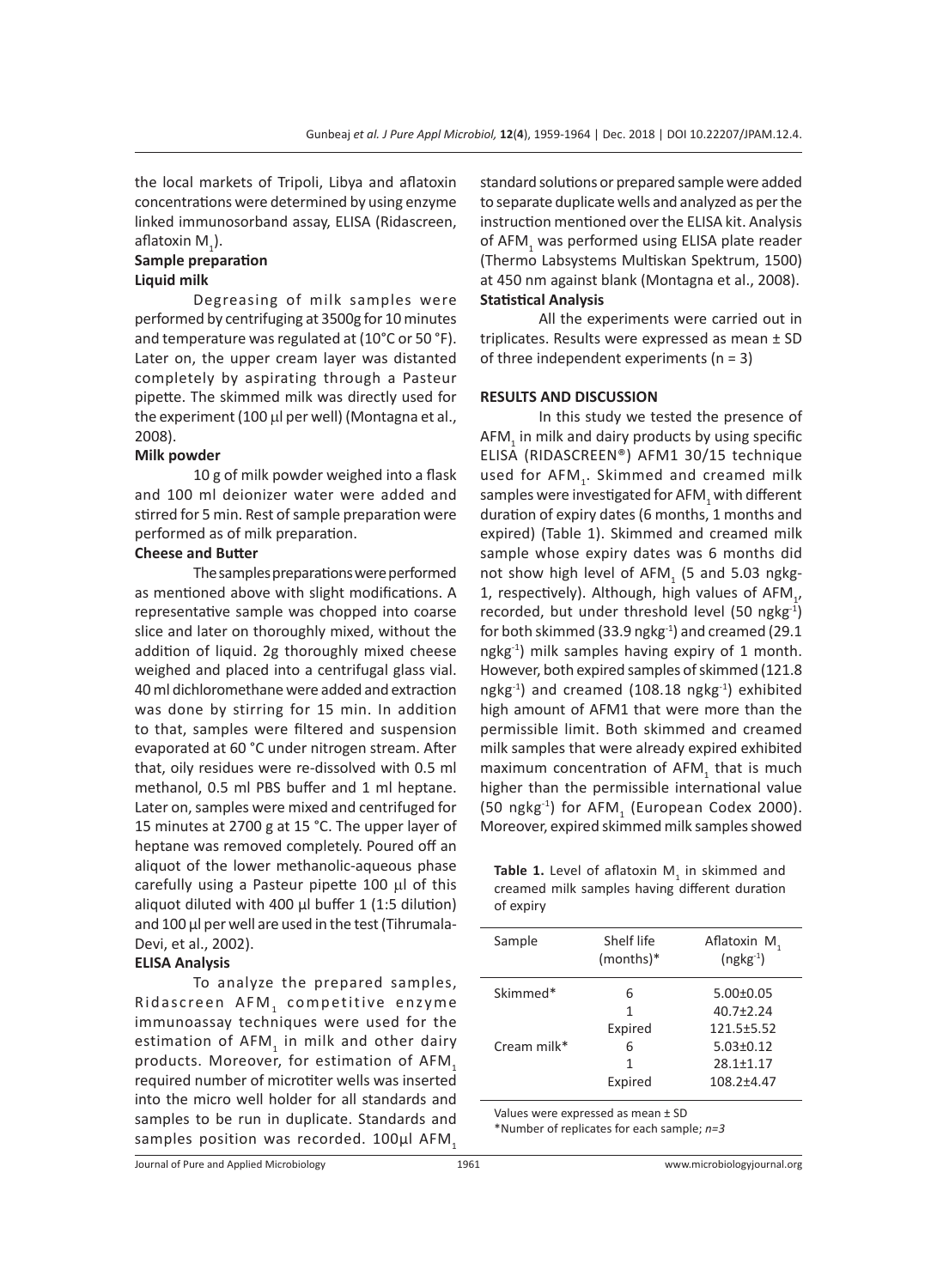more concentration of  $AFM<sub>1</sub>$  as compared to the expired creamed milk samples. However, AFM<sub>1</sub> has been found to be unaffected to thermal energy, pasteurization, autoclaving and other varieties of food processing procedures (Boudra *et al.*, 2007; Hussain *et al.*, 2008). Value of 0.05 µgkg<sup>-1</sup> of milk is currently the legal limit in those European countries that have the most stringent regulations for AFM1. This value was proposed by the Codex Committee on food additives and contaminants in 2000 (European Codex 2000). Therefore, it is important to stringent screening and routinemonitoring of AFM<sub>1</sub> levels in milk samples. However, it has been reported that due to high toxicity and carcinogenic properties of  $AFM_{1}$ , its presence in milk has been put consumer health on alarm.

Newly born and infants are highly dependent on infant milk formulas constitute an important or often sole source of food for them during the first months of life. However, these milk products are often given to the infants up to the age of 2 years. Moreover,  $AFM_1$  levels in infant milk formula were presented in table 2. Which showed that, out of 6 samples of infant milk powder with different duration of expiry,

only expired sample showed high concentration of AFM  $_{\textrm{\tiny{\textrm{1}}}}$  i.e.; >60.18 ng kg-1. However, there were no significant differences (5 - 5.09 ng kg-1) observed in concentrations of AFM $_{\textrm{\tiny{1}}}$  in other 5 samples with 24, 12, 6, 3 and 1 month(s) to expire. Milk powder has been a frequently marketed product in retail stores during the recent years. It is used in chocolate, ice-cream, yoghurt, cake and baby food. Although infant milk powder has long duration of expiry dates, the samples with 24, 12, 6, 3 and 1 month gave less amounts of  $AFM_i$ . The samples from expired milk powder showed high concentration of AFM<sub>1</sub>. From this we interpreted that there was no risk to give milk powder to babies until it was expired but it would be very harmful to the babies if unknowing expired mild given to them, as AFM, work as an immunosuppressant and babies have weak immune system and are therefore more prone to the diseases (Akhtar et al., 2017).

The widespread presences of aflatoxin M1 in cheese may be considered to be potential hazards for human health and that is why it is also important to identify the amount of AFM1 in various cheese (cheddar, spread and slice) available in the retail markets. Different cheese such as cheddar, spread and slice were also

|  |  |  |  | Table 2. Level of aflatoxin M1 in infant milk powder with different duration of expiry |  |  |
|--|--|--|--|----------------------------------------------------------------------------------------|--|--|
|  |  |  |  |                                                                                        |  |  |

| Sample                              | Shelf life (months)* |                                                                       |   |   |  |                |  |  |
|-------------------------------------|----------------------|-----------------------------------------------------------------------|---|---|--|----------------|--|--|
|                                     | 24                   | 12                                                                    | h | ₹ |  | Expired        |  |  |
| Aflatoxin M1<br>$($ ng kg $^{-1}$ ) |                      | $5.00\pm0.13$ $5.80\pm0.15$ $5.00\pm0.11$ $5.03\pm0.18$ $5.90\pm0.17$ |   |   |  | $60.8 \pm 3.9$ |  |  |

Values were expressed as mean ± SD; \*Number of replicates for each sample; *n=3*

**Table 3.** Level of aflatoxin M1 in infant milk powder with different duration of expiry

**Table 4.** Level of aflatoxin M1 in butter with different duration of expiry

| Sample  | Shelf life<br>(months)* | Aflatoxin M1<br>$(ngkg-1)$ | Sample                                                                           | Shelf life<br>$(months)*$ | Aflatoxin M1<br>$($ ng kg $^{-1}$ ) |  |  |  |
|---------|-------------------------|----------------------------|----------------------------------------------------------------------------------|---------------------------|-------------------------------------|--|--|--|
| Cheddar | 12                      | $5.00 \pm 0.13$            | <b>Butter</b>                                                                    | 12                        | $5.00 \pm 0.19$                     |  |  |  |
| Cheddar |                         | $72.79 \pm 4.2$            |                                                                                  | 1                         | $18+0.88$                           |  |  |  |
| Spread  | 12                      | $5.30\pm0.70$              |                                                                                  | Expired                   | $88.2 \pm 2.84$                     |  |  |  |
| Spread  |                         | $60.03 \pm 2.9$            |                                                                                  |                           |                                     |  |  |  |
| Slice   | 12                      | $5.50\pm0.22$              | Values were expressed as mean ± SD<br>*Number of replicates for each sample; n=3 |                           |                                     |  |  |  |
| Slice   |                         | $61.18 + 4.5$              |                                                                                  |                           |                                     |  |  |  |
|         |                         |                            |                                                                                  |                           |                                     |  |  |  |

Values were expressed as mean ± SD

\* Number of replicates for each sample; *n=3*

Journal of Pure and Applied Microbiology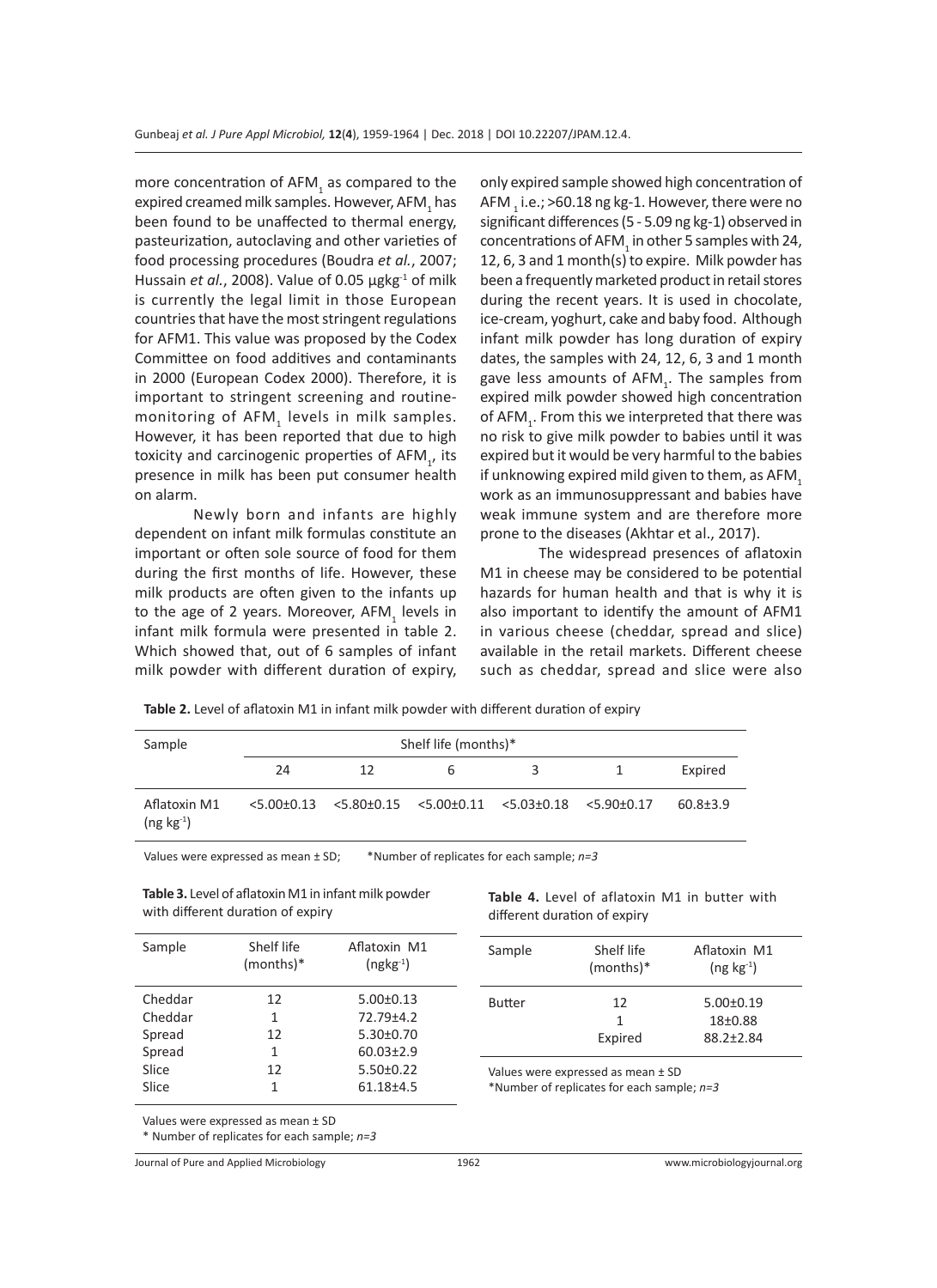investigated and values presented in table 3. Samples from cheddar, spread and slice having 12 month of expiry showed similar values of AFM1 i.e.; (5.0, 5.3 and 5.5 ngkg $^{-1}$ , respectively). However, cheese samples from cheddar, spread and slice having 1month shelf lives showed higher amount of AFM<sub>1</sub> 72.79, 60.03 and 61.18 ngkg<sup>-1</sup> respectively. The values were higher than the permissible limits (Ishikawa et al., 2016).

In addition to that, level of  $\mathsf{AFM}_{\mathbf{1}}$  in butter sample showed gradual increase in residual concentration as shown in table 4. Maximum amount (88.18 ngkg<sup>-1</sup>) of AFM<sub>1</sub> was detected in expired sample of butter. Previous studies showed that AFM<sub>1</sub> concentration in butter was lesser than in the milk from which it was made. This study was also supported by our results for the presence of AFM<sub>1</sub> in butter. Only expired sample of butter contains toxic level of  $AFM_{1}$ .

## **CONCLUSION**

Aflatoxins are among the most toxic contaminant produced by *Aspergillus* species. Based upon our result, we found that the concentration of  $AFM<sub>1</sub>$  was increasing with the increase in duration of storage of sample. Freshly prepared samples had insignificant amount of AFM<sub>1</sub> and was within the limit of European Regulations. However, incidence of  $\mathsf{AFM}_1$  in milk and other dairy products is a serious health issue and must be monitored as well as prophylactic measures should be taken to prevent factors responsible for AFM<sub>1</sub> toxin production. We found that, it is very unsafe to use any dairy product and milk that is near to expiry or expired. We are regularly using milk in our daily life. In addition to that, this is high time to screen milk and other dairy products for the presence of toxic AFM<sub>1</sub> in Libya and set permissible levels for such products.

#### **ACKNOWLEDGEMENTS**

We are thankful to the department of nutrition, College of Medical and Health Sciences-Al-Jumayl, Sabratha University, Sabratha, Libya and department of clinical nutrition, CAMS, University of Hail to carry out present study.

#### **CONFLICT OF INTEREST**

The authors do not have any conflict of interest.

#### **REFERENCES**

- 1. Abdolgader, R.E. S.E. Mohamed, A.A. Agoub, S.T. Bosallum and S.M. Hasan. A Study on the Occurrence of Aflatoxin Ml in Raw and Sterilized Milk in Eljabal Alakder Region of Libya. *International Journal of Science and research methodology.* 2017; **5**(3):1-8.
- 2. Ahmad, M.F., Ashraf, S.A., Ahmad, F.A., Ansari, J. A., Siddique, M. R. A. Nutraceutical market and its regulation. *American Journal of Food Technology.* 2011; **6**(5):342-347
- 3. Akhtar, S. Shahzad, M. A. Yoo, S. Ismail, A., Hameed , A. Ismail, T. and Riaz, M. Determination of Aflatoxin M1 and Heavy Metals in Infant Formula Milk Brands Available in Pakistani Markets. *Korean Journal for Food Science of Animal Resources.* 2017; **37**(1):79-86.
- 4. Baskaya, R. A. Aydin, A. Yildiz and K. Bostan. Aflatoxin M1 levels of some cheese varieties in Turkey. *Medycyna Weterynaryjna.* 2006; **62**:778- 780.
- 5. Battacone, G., A. Nudda, M. Palomba, M. Pascale, P. Nicolussi and G. Pulina. Transfer of aflatoxin B1 from feed to milk and from milk to curd and whey in dairy sheep fed artificially contaminated concentrates. *Journal of Dairy Science.* 2005; **88**:3063-3069.
- 6. Boudra H, Barnouin J, Dragacci S, Morgavi P. Aflatoxin M1 and ochratoxin A in raw bulk milk from French dairy herds. *J Dairy Sci.* 2007; **90**:3197-201.
- 7. European Commission, Commission Regulation (EC) 2174. *Official Journal of European Communities.* 2003; **L326**:12–15.
- 8. Garbaj, A.M. E.M. Awad, S.M. Azwai, S.K. Abolghait, H.T. Naas, A. A. Moawad, F.T. Gammoudi, I. Barbieri and I.M.Eldaghayes. Enterohemorrhagic *Escherichia coli* O157 in milk and dairy products from Libya: Isolation and molecular identification by partial sequencing of 16S rDNA. *Veterinary World.* 2016; **9**(11):1184- 1189.
- 9. Garmakhany A. D., H. Zighamian, R. Sarhangpoijr, M. Rastti and N. Agha. Occurrence of Aflatoxin Ml in Raw and pasteurized milk in Esfahan province of Iran. *Minerva Biotech.* 2011; **23**:53- 57.
- 10. Hussain I, Anwar J. A study on contamination of aflatoxin M1 in raw milk in the Punjab province of Pakistan. *Food Control.* 2008; **19**:393-5.
- 11. Ibrahim, S.I.O., Awadelkareem, A. M., Ashraf, S. A., Sabahelkhier, M. K. Comparative studies on the physicochemical and microbiological characteristics of different animal milk collected from the farms of Khartoum State,